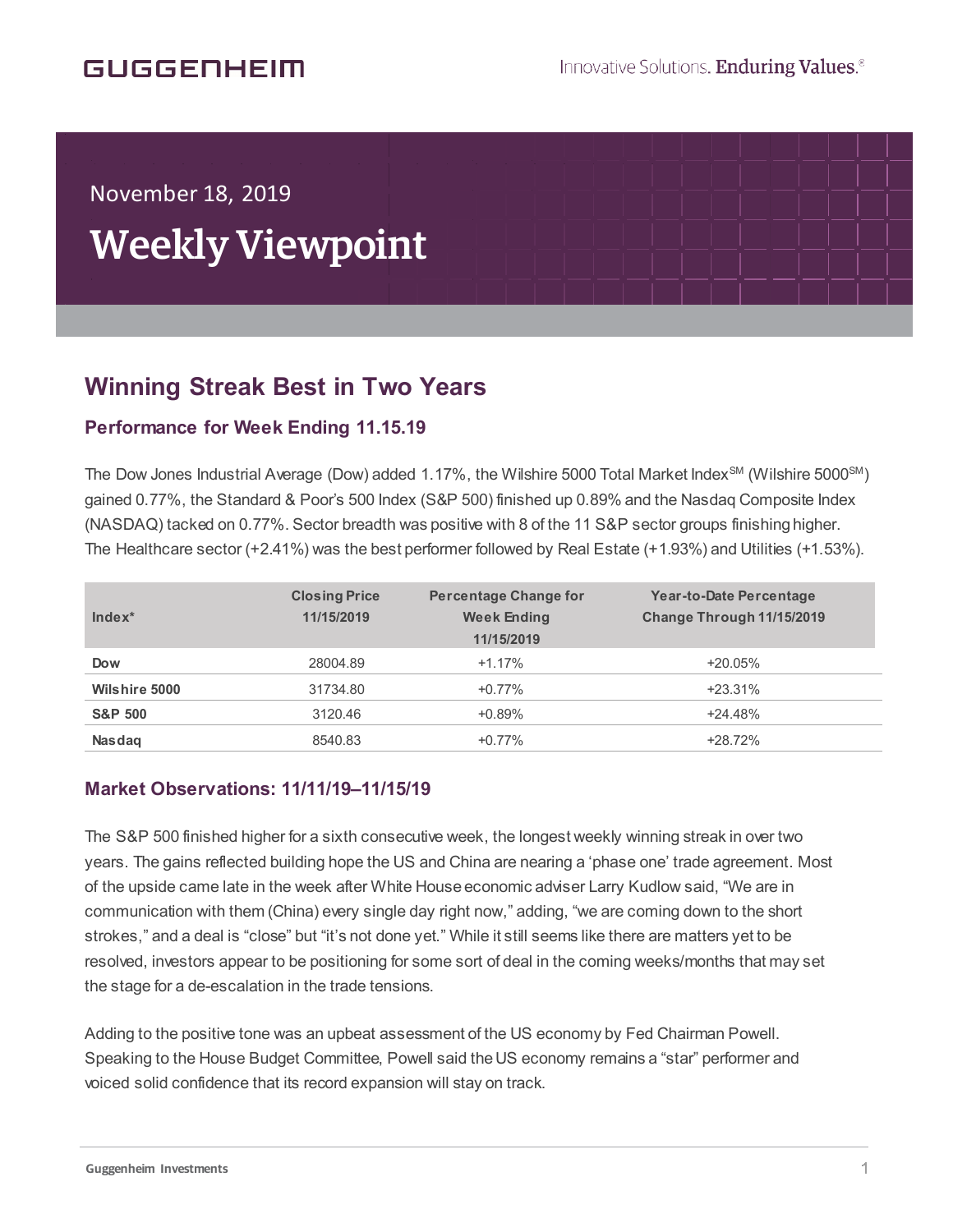Powell's remarks seemed to reinforce the sense that officials have done enough to keep the economy on track after three rate cuts this year, and monetary policy is probably now on hold as long as the outlook remains favorable. According to Bloomberg, the Fed and private economists project continued growth for the next two years. Economists surveyed by Bloomberg forecast growth of 1.8% and 1.9% in 2020 and 2021, while Fed officials forecast 2% and 1.9%, according to their median estimate in September.

**Market View:** We continue to believe the Bull Market remains intact and that further upside is likely in the month and quarters ahead. However, from a more tactical point of view, a cooling off period following the recent gains wouldn't be surprising. The year-to-date rally has been driven almost exclusively by the expansion in the market's P/E multiple, prompting concern that the market's current valuation level is looking a bit elevated relative to forecasted earnings growth. Looking ahead, upward revisions to earnings expectations will need to be the key driver of forward performance and until revisions begin to move higher, upside from current levels could be limited. On a positive note, the rally over the past three months has been led by the cyclical sectors (i.e. those levered to overall economy like Financials, Technology, Industrials & Materials), suggesting investors may be starting to position for an environment of stable to accelerating growth in the quarters ahead.

**The Week Ahead:** Third quarter earnings season continues to wrap up this week with 15 members of the S&P 500 scheduled to release results, many of which are part of the retailing sector. With over 90% of the S&P 500 having already reported, overall third quarter earnings season has shaped up to be better than feared with nearly 80 percent of the companies beating expectations. Reports of interest on the data calendar include; the November housing market index, October housing starts, October existing home sales, the November Philadelphia Fed business outlook survey, and the University of Michigan's November consumer sentiment survey. Another focal point will be Wednesday's release of the minutes from the October Federal Open Market Committee meeting. The Fed speaking calendar will be modest with just four events scheduled during the week.

#### **Definitions**

**The Dow Jones Industrial Average** is a price-weighted average of 30 blue-chip stocks that are generally defined as the leaders in their industry. It has been a widely followed indicator of the stock market since October 1, 1928.

**Wilshire 5000 Total Market Index**<sup>SM</sup> represents the broadest index for the U.S. equity market, measuring the performance of all U.S. equity securities with readily available price data. The index is comprised of virtually every stock that: the firm's headquarters are based in the U.S.; the stock is actively traded on a U.S. exchange; the stock has widely available pricing information (this disqualifies bulletin board or over-the-counter stocks). The index is market cap weighted, meaning that the firms with the highest market value account for a larger portion of the index.